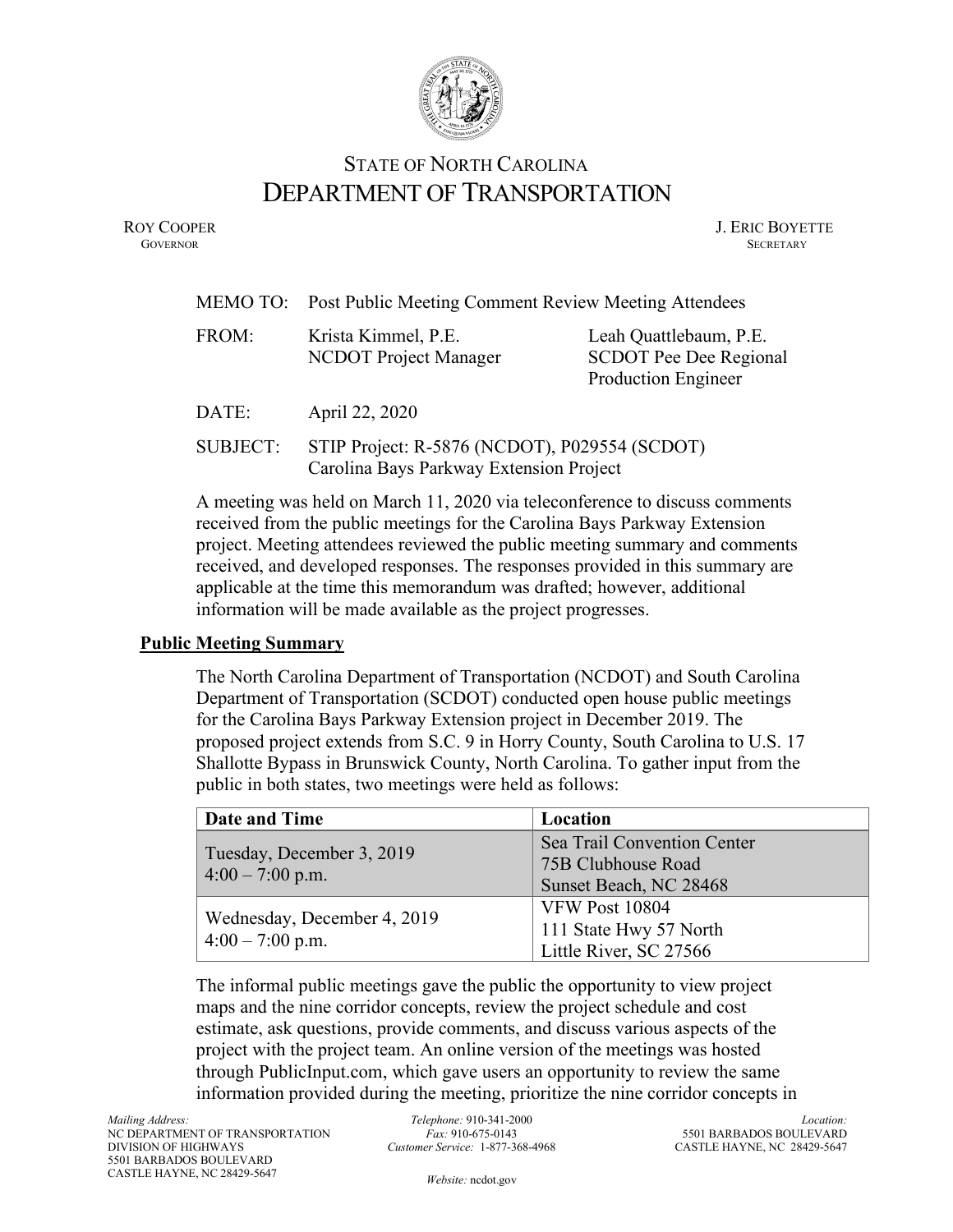order of preference, and leave comments. A total of 553 individuals signed-in to the North Carolina meeting, and 467 individuals signed-in to the South Carolina meeting.

The public meetings were advertised via the following methods:

- Legal ads posted in local newspapers
- 35,496 postcards sent to area residents via Every Door Direct Mail
- Online at NCDOT and SCDOT websites
- A variety of informational materials were developed to educate attendees about the proposed improvements, including display materials and handouts. The following information was available to attendees during the meetings:
	- Project handouts, which included:
		- o A description of the project
		- o A description of the development process for the nine corridor concepts
		- o A project schedule
		- o A table demonstrating potential environmental impacts for each corridor concept
		- o Proposed typical sections for project roadways in both South Carolina and North Carolina
		- o A map of the project area, overlaid with all nine corridor concepts
		- o Individual maps of each of the nine corridor concepts
		- A public comment form
	- Display boards of each of the nine corridor concepts
	- Interactive mapping stations, allowing users to zoom in to specific areas of interest within the project study area

• A station for attendees to view a video presentation. The video was on a rolling loop and provided an overview of the proposed project, the project development process, and details on the nine alternative corridor concepts. Due to space restrictions the video was not available during the South Carolina meeting.

## **STATISTICAL OVERVIEW OF COMMENTS**

## **Comments Received**

- 1,804 comments received
- 1 petition containing 270 typed names and 22 additional comments

## **Comment Types**

- PublicInput.com online forms: 1,394
- Emails: 206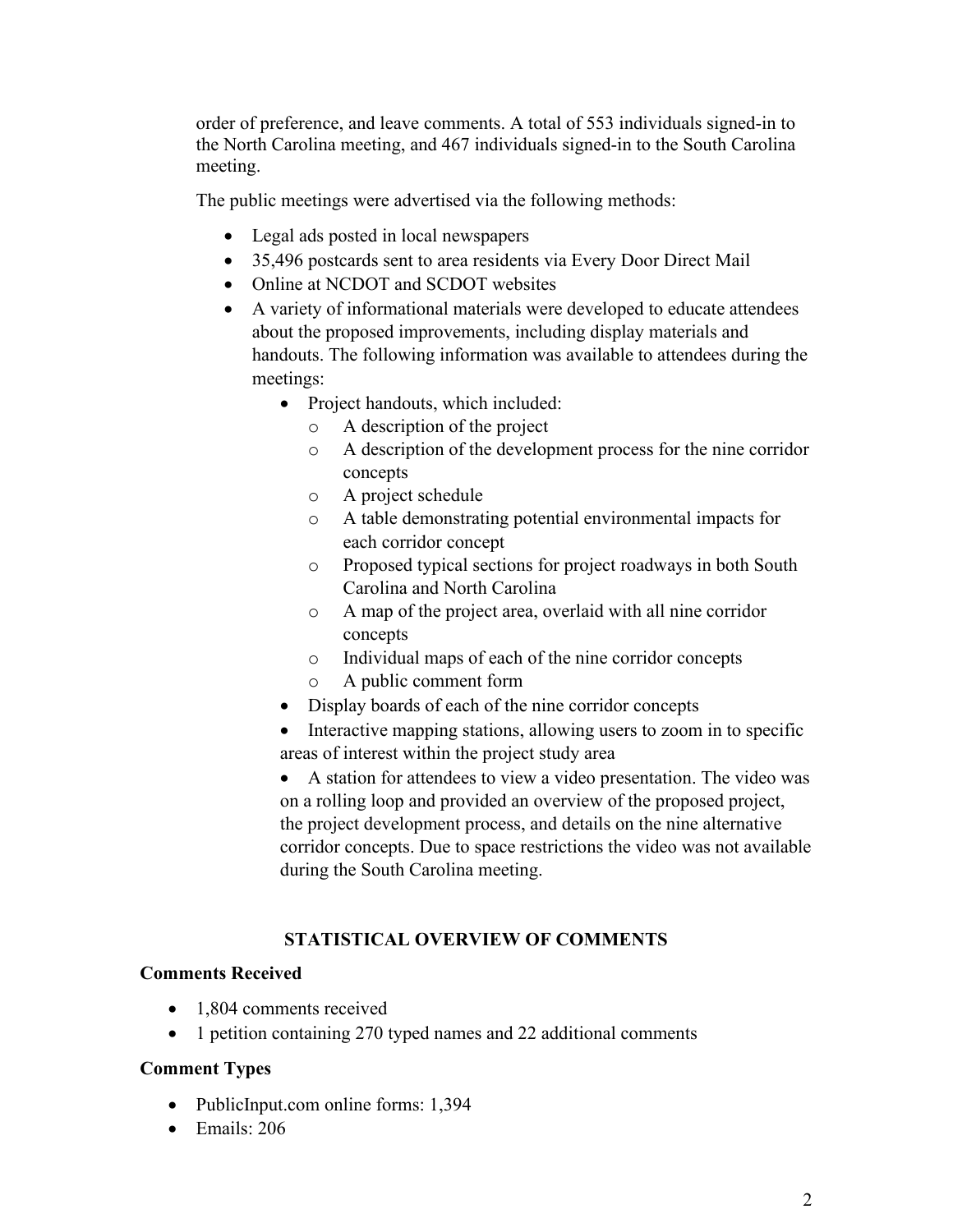- Public Meeting Forms: 115
- Mailed Letters: 89

## **Comment Subjects:**

- Corridor Concept Preferences: 768
- Sunset Beach Proposal: 628
- Project Impacts: 576
- Alternative Concepts: 420
- Traffic & Safety: 74
- Flooding & Evacuation Route: 66
- Preserve Indigo Farms: 62
- Project Schedule, Cost, & Funding: 53
- Against Project / No Need in NC: 51
- Miscellaneous: 12

### **Local Jurisdiction Comments:**

• 4 (Town of Sunset Beach, NC; Town of Carolina Shores, NC; Town of Shallotte, NC; Town of Calabash, NC)

### **Corridor Concept Preferences**

Through a poll on PublicInput.com, commenters were able to rank the nine corridor concepts (see attached figure) in order of preference. The results are as follows:

- Concept 1 (Red): 1,835 (19.5%)
- Concept 2 (Light Green):  $868(9.3\%)$
- Concept 3 (Purple):  $809 (8.6\%)$
- Concept 4 (Gold):  $1,551$  (16.5%)
- Concept 5 (Light Blue):  $752 (8.0\%)$
- Concept 6 (Dark Blue):  $740(7.9\%)$
- Concept 7 (Pink): 914 (9.7%)
- Concept 8 (Yellow): 927 (9.9%)
- Concept 9 (Dark Green): 999 (10.6%)

## **GENERAL RESPONSE TO COMMENTS**

### **Corridor Concept Preferences**

### Comment Summary

Approximately 768 comments related to a commenter's preference on which corridor concepts to select or avoid. While each of the nine concepts received some level of support and opposition, a majority of the comments in this category were categorized as "Favor Concept 1 (Red)" or "Favor Concept 4 (Gold)"; more commenters expressed their support for these two concepts than all other concepts combined.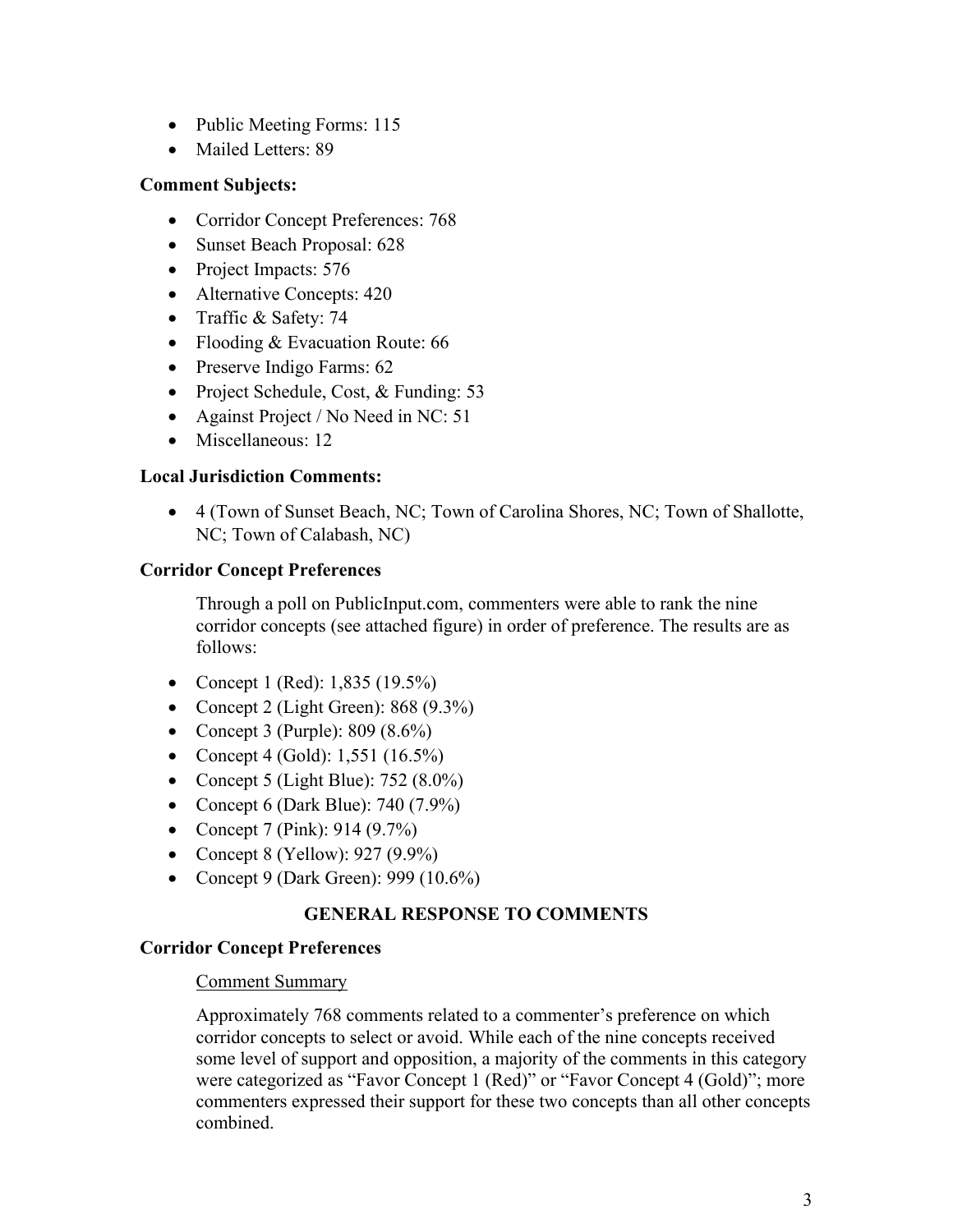### Response

*In spring 2020, the project team will identify alternatives to be studied in detail. These detailed study alternatives will be identified based on an evaluation of which of the preliminary corridor concepts best meet the purpose and need of the project, while minimizing impacts to the human and natural environments and considering safety, costs, and traffic services, social and natural resource impacts, and public comments.*

### **Sunset Beach Proposal**

### Comment Summary

Approximately 628 comments were in support of an alignment proposed by the Town of Sunset Beach, dubbed Concept 10. This proposal would extend Concept 1 inland and parallel to U.S. 17 from Pea Landing Road NW to U.S. 17 north of Shallotte. Below is the sketch of the proposed concept provided by the Town:



### Response

*An option that considers the Town of Sunset Beach Resolution will be evaluated and reviewed by the project team to determine if it should be carried forward for detailed study. In spring 2020, the project team will identify alternatives to be studied in detail. These detailed study alternatives will be identified as outlined above.*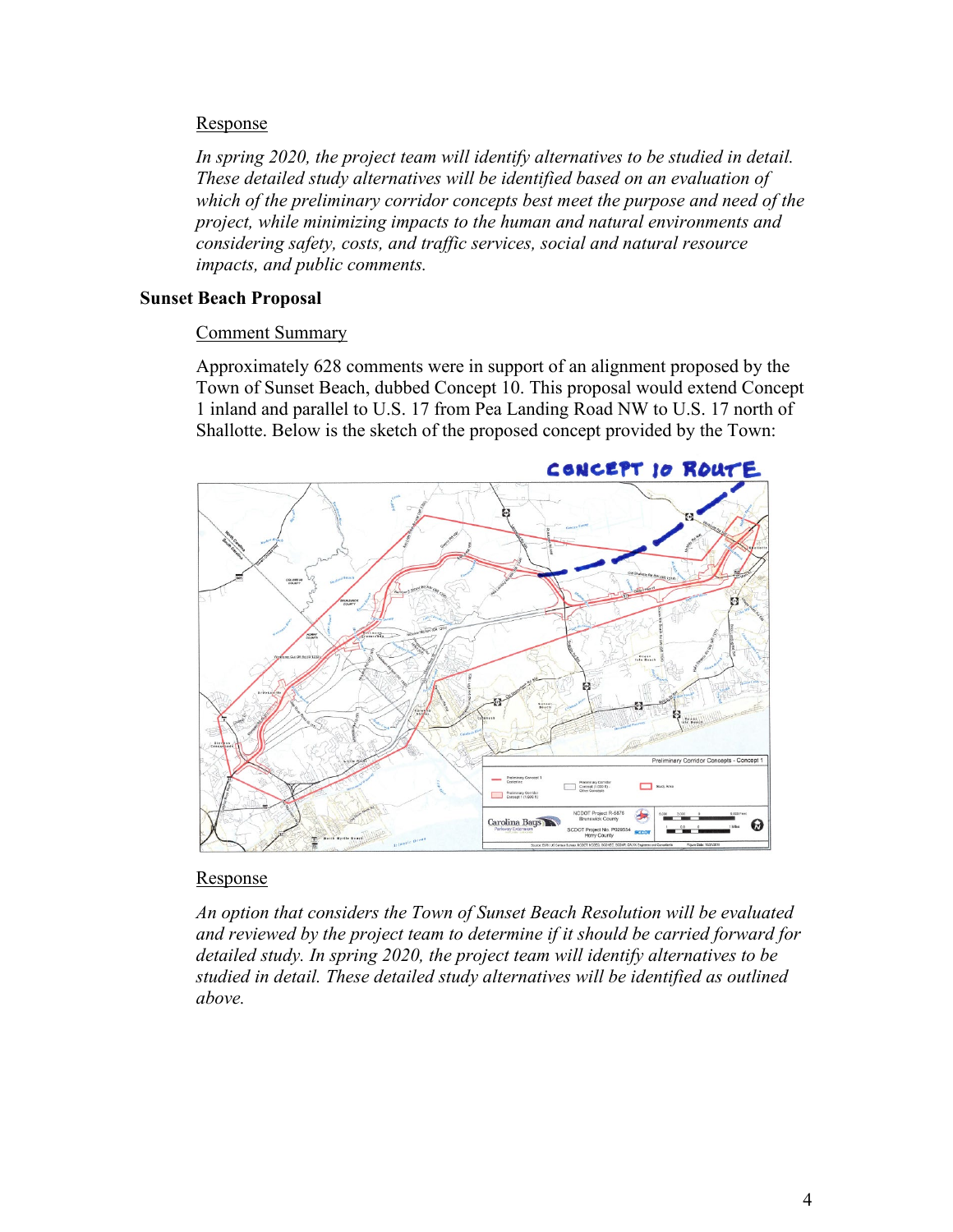## **Project Impacts**

#### Comment Summary

Approximately 576 comments were received regarding the potential impacts various corridor concepts may have to homes, businesses, farmland, cemeteries, and the environment throughout the project study area. A number of these comments relate to specific neighborhood concerns (specifically, impacts to the Spring Mill Plantation, Crow Creek, Meadowlands, and Ocean Ridge neighborhoods) and general quality of life concerns in the towns of Calabash and Carolina Shores in North Carolina.

#### Response

*The project team works hard to avoid potential impacts to natural and human environmental features. The nine corridor concepts were developed to minimize impacts to homes, businesses, farmland, cemeteries, golf courses, wetlands, streams, and other features. However, not all impacts can be avoided. As the project progresses, the project team will continue to seek ways to avoid or minimize impacts to the natural and human environment.*

*The corridor concepts presented at the public meeting and on PublicInput.com are much wider than the area needed for a future road. The study corridors shown are generally 1,000 feet wide, but the required right-of-way width will be much narrower, in general approximately 400 feet. The 1,000-foot width of the study corridors was chosen to allow the project team the flexibility to further minimize impacts to homes, businesses, and natural resources as the project continues to develop.*

### **Alternative Concepts**

### Comment Summary

Approximately 420 comments were received that voiced a need for or suggestions to alternative concepts from the nine presented at the public meetings. While most of these comments simply referred to a general need to reconsider the project study area, many commenters recommended their own alternative designs. Examples of these alternative concept suggestions include:

- Run the Parkway further inland, parallel to U.S. 17 before tying in with the Shallotte Bypass (essentially the Sunset Beach proposal)
- Connect the Parkway to N.C. 130 north of Shallotte
- Connect the Parkway to N.C. 211 beyond Shallotte and north of Supply
- Connect to I-140
- Connect to U.S. 74
- Connect to I-40 north of Wilmington

### Response

*The project study area was established with consideration given to the ability to develop a full range of alternatives while also minimizing potential impacts to important environmental features. The U.S. 17 Shallotte Bypass was selected as*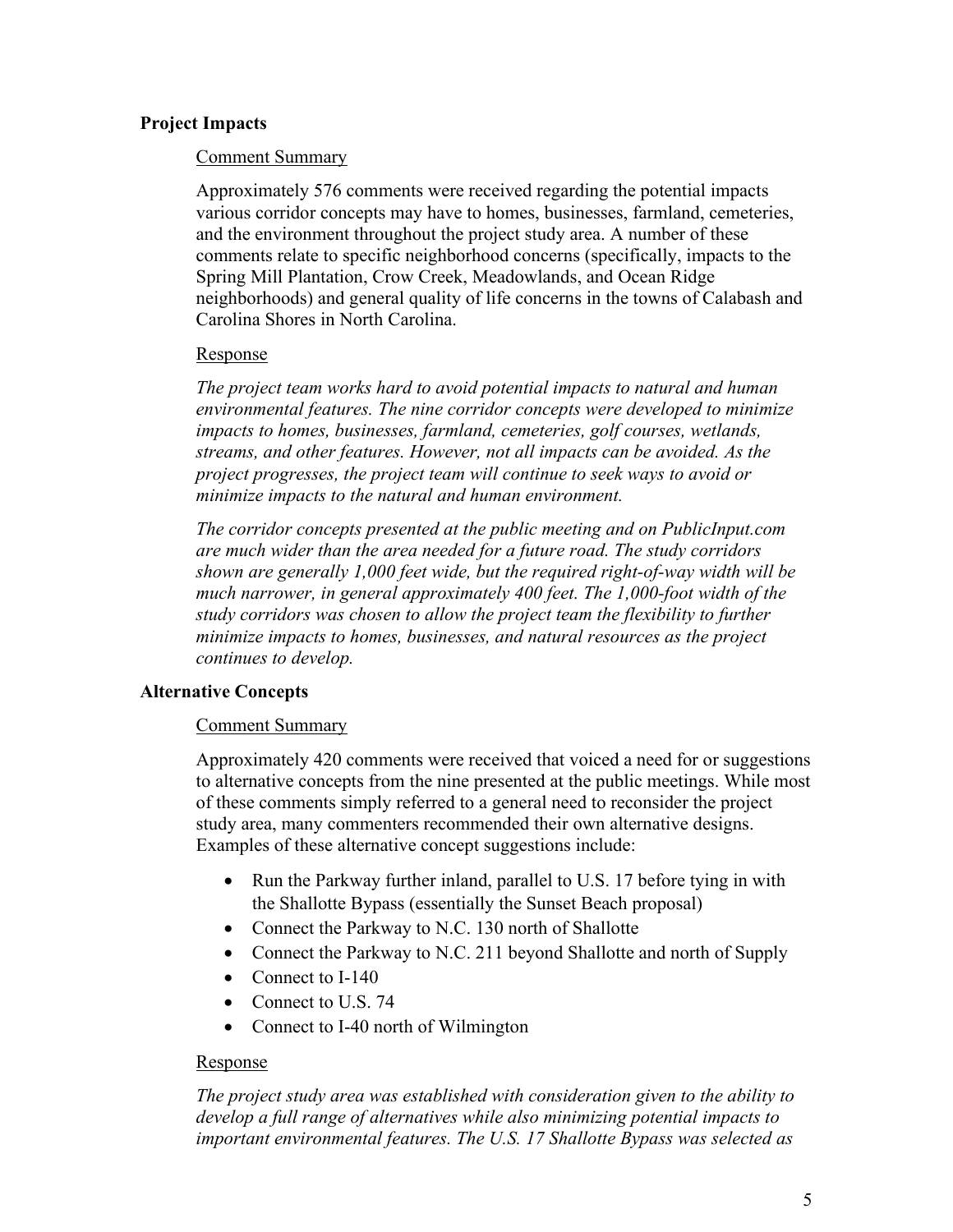*the project's northern terminus in order to tie the project into an existing controlled access facility. Extending the project to tie into U.S. 74, N.C. 211, or I-140, for example, is beyond the scope of this project. In order for a project to be included in the North Carolina State Transportation Improvement Program and developed for right-of-way acquisition and construction, it must go through the Strategic Transportation Investment (STI) prioritization scoring process. If a project scope is altered during the preliminary engineering process such that it no longer resembles the project that was scored through the prioritization process, this could result in the project being reprioritized in a future prioritization cycle and may delay the project significantly or affect its inclusion in the STIP altogether.*

#### **Traffic & Safety**

#### Comment Summary

Approximately 74 comments were received that expressed concern about increased traffic along U.S. 17 and the need for additional safety considerations as a result of higher traffic through the area. Specifically, commenters noted the potential uptick in motor accidents – both on the Parkway and on feeder roads – and the inability of emergency response vehicles to efficiently travel to their destinations.

#### Response

*This project would provide a more direct route for tourist and coastal truck traffic travelling through the area. As a result, existing transportation routes would be able to convey shorter local trips more efficiently. The proposed project would also provide additional capacity, improving the flow of traffic and lessening delays on area roadways.*

*The proposed project offers the potential to reduce the number and severity of vehicle crashes by providing an alternate route to travelers in heavily congested areas, separating through traffic from local traffic, and controlling the number of access points to the proposed roadway.*

#### **Flooding & Evacuation Route**

#### Comment Summary

Approximately 64 comments were regarding an increased risk of flooding due to water runoff from the proposed project. Also, commenters noted the need for additional evacuation routes in the event of a hurricane, which some perceive this project does not address.

#### Response

*A detailed hydraulic study will be conducted for the proposed project, and detailed plans will be developed to handle runoff from the project during final design. By providing additional capacity and improving mobility in the project area, the proposed project offers the potential to support more efficient clearance times during emergency evacuations and improved access to I-40.*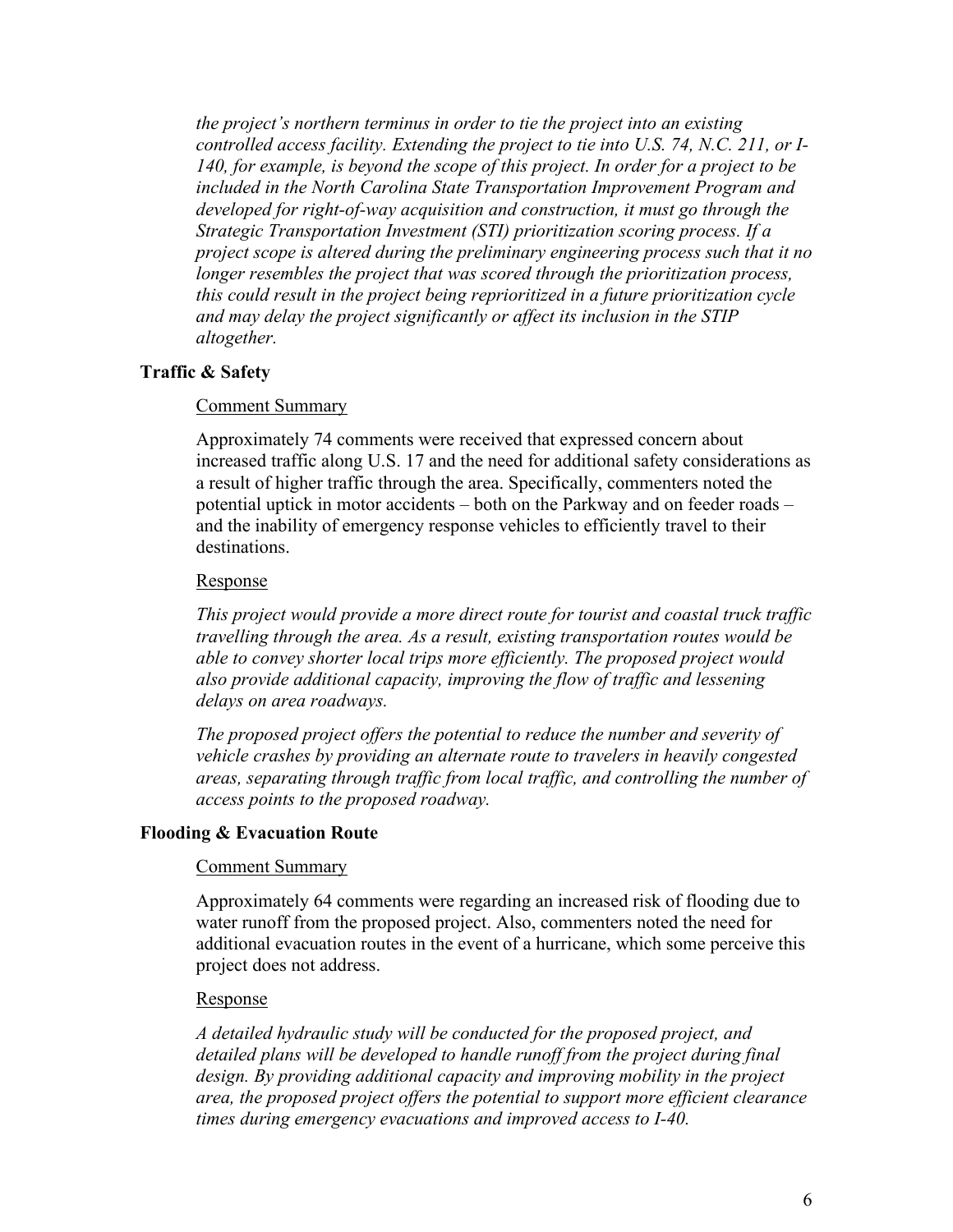### **Preserve Indigo Farms**

#### Comment Summary

Approximately 62 comments and one petition were received regarding the preservation of Indigo Farms, a multi-generational organic farm in northeastern Horry County, South Carolina with a market across the North Carolina border in Brunswick County. As designed, all corridor concepts except 7 (Pink), 8 (Yellow), and 9 (Dark Green) would likely impact Indigo Farms in some capacity.

### Response

*The project team works hard to avoid potential impacts to natural and human environmental features. The nine corridor concepts were developed to minimize impacts to homes, businesses, farmland, cemeteries, golf courses, wetlands, streams, and other features. However, not all impacts can be avoided. As the project progresses, the project team will continue to seek ways to avoid or minimize impacts to Indigo Farms and other community features.*

*The corridor concepts presented at the public meeting and on PublicInput.com are much wider than the area needed for a future road. The study corridors shown are generally 1,000 feet wide, but the required right-of-way width will be much narrower, in general approximately 400 feet. The 1,000-foot width of the study corridors was chosen to allow the project team the flexibility to further minimize impacts to homes, businesses, and natural resources as the project continues to develop.*

### **Project Schedule, Cost & Funding**

### Comment Summary

Approximately 53 comments requested additional information about the project's schedule, how much it will cost in total, and how it is being funded.

### Response

In spring 2020, the project team will identify alternatives to be studied in detail. *Cost estimates that include utility relocation, right-of-way acquisition and construction will be prepared for the detailed study alternatives.* 

*Based on preliminary cost estimates, the South Carolina portion of the project will cost approximately \$185 million and the North Carolina portion of the project will cost approximately \$367 million, for a total estimated project cost of \$552 million. These costs are subject to change as the project is further developed.*

*Utilizing Horry County's RIDE III Sales Tax Funding, the SCDOT 2017-2022 State Transportation Improvement Program includes funding for the purchase of property for the extension of Carolina Bays Parkway from S.C. 9 to the North Carolina state line. Right-of-way acquisition in South Carolina is scheduled to begin in 2022.*

*In North Carolina, the project is not currently funded for right-of-way acquisition or construction.*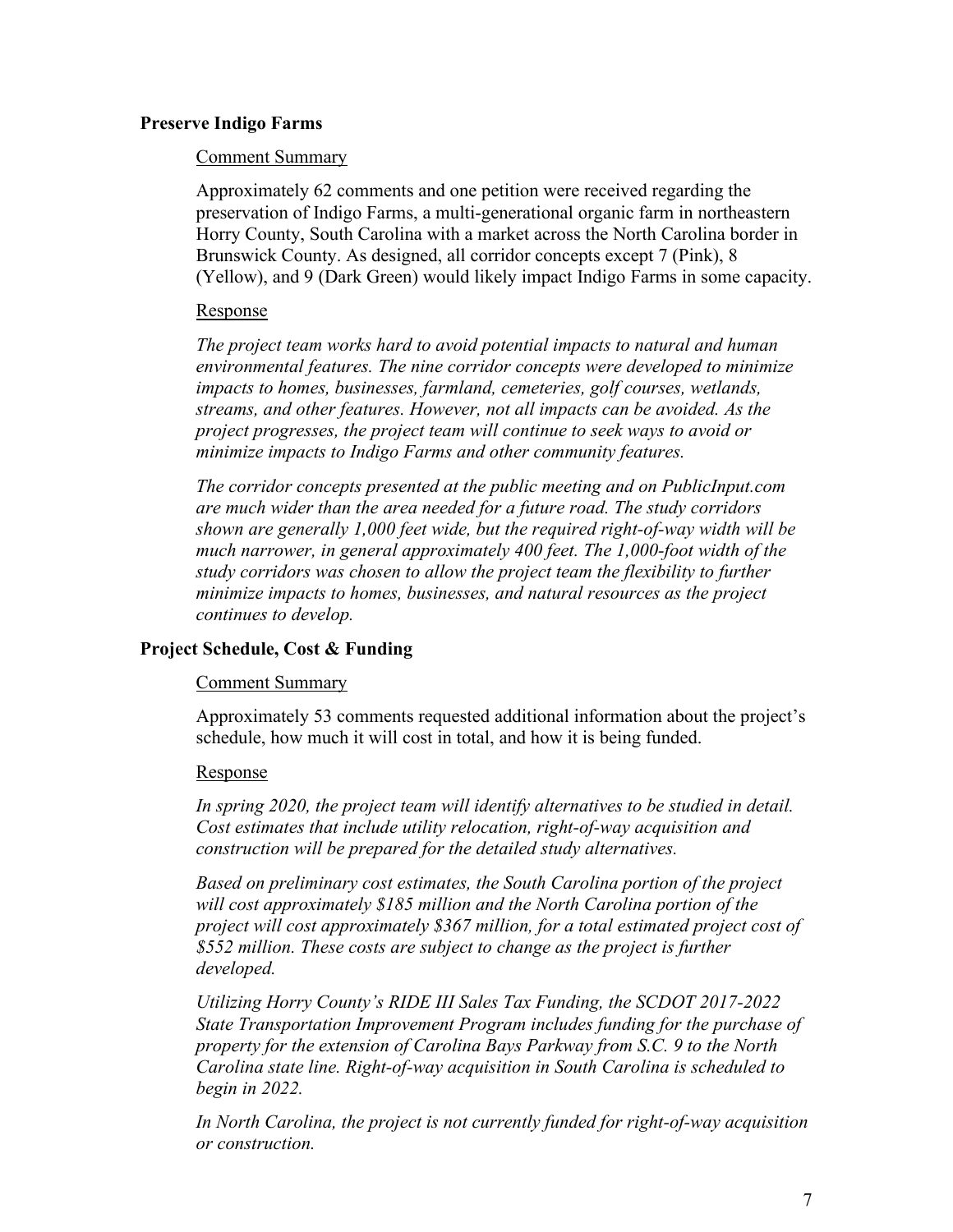### **Against Project / No Need in N.C.**

#### Comment Summary

Approximately 51 comments were received that either voiced non-specific opposition to the project or asserted the project is not needed in North Carolina. The primary argument for the latter was that traffic will be bypassing towns in Brunswick County as tourists travel to and from Myrtle Beach, forcing North Carolina citizens to front the expense of the proposed project without benefit to the local economy.

#### Response

*The purpose of the project is to improve the transportation network in the study area by enhancing mobility and connectivity for traffic moving in and through the project area. Traffic volumes on area roadways are expected to increase considerably by 2040. The population within Horry and Brunswick counties has steadily increased along with the number of tourists to the area.* 

*Growth in population, tourism, and supporting services has resulted in an increase in mixed-purpose traffic on area roads. The proposed project would improve mobility on existing roadways, benefiting both local and through traffic. The project includes potential secondary benefits including more efficient clearance times during emergency evacuations and the potential to reduce the number and severity of vehicle crashes.* 

#### **Miscellaneous**

#### Comment Summary

Twelve comments were received that either did not fit into any of the above categories or necessitated a special response. Of those 12, four comments do not require a response. The remaining eight comments and their corresponding responses are as follows:

#### Specific Comments and Responses

• One comment was received requesting information about the various ways individuals could comment on the project.

#### Response

*Comments on the Carolina Bays Parkway Extension project may be submitted online at publicinput.com/carolina-bays-pkwy or by sending an email to carolinabays-pkwy@publicinput.com. Alternatively, comments may be provided via U.S. Mail to one of the following Project contacts:*

*Ms. Krista Kimmel, P.E. Project Manager, NCDOT 5501 Barbados Blvd Castle Hayne, NC 28429*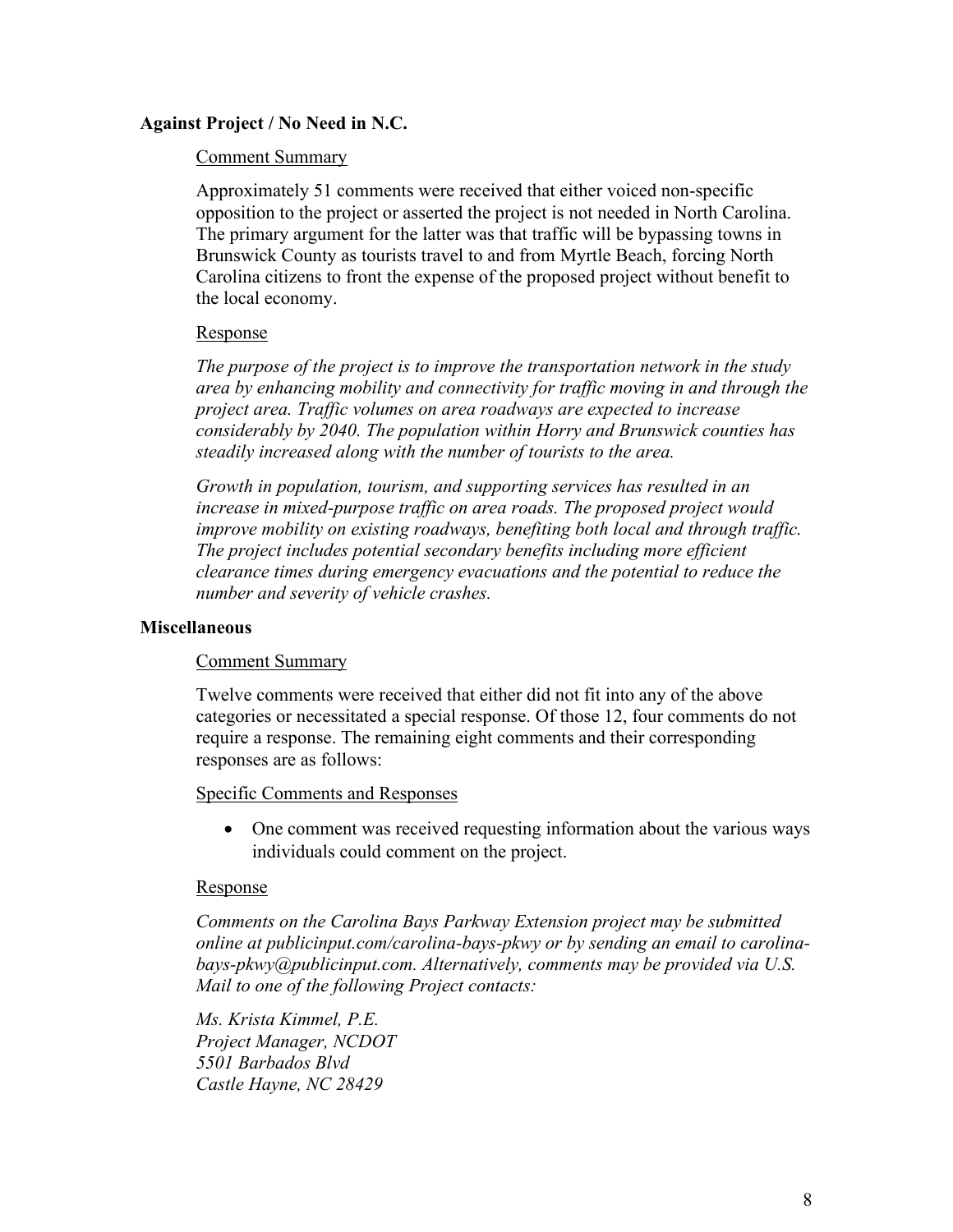*Ms. Leah Quattlebaum, P.E. Pee Dee Regional Production Engineer, SCDOT PO Box 191 Columbia, SC 29202*

*Ms. Liz Kovasckitz, AICP Planning Program Manager, NV5 6750 Tryon Rd Cary, NC 27158*

> • One comment was received regarding the use of controlled access facilities along the project corridor, arguing that the addition of service roads at C/A points will unnecessarily impact existing homes and businesses.

### Response

*Full control of access will likely be incorporated on portions of the proposed project. A controlled-access facility provides an unhindered flow of traffic, with no traffic signals, intersections or property access. Elimination of conflicts with other directions of traffic and pedestrians provides improved safety and capacity. The use of service roads will be evaluated during the preliminary design phase of the project for the detailed study alternatives. The use of service roads may be needed to provide access to private driveways, homes, and businesses.*

Two comments were received requesting the project team take bicycle and pedestrian considerations into account.

## Response

*Bicycle and pedestrian considerations will be further evaluated during the development of functional designs for detailed study alternatives. However, existing Carolina Bays Parkway is a freeway with full control of access, and access to the highway is only provided at interchanges. The extension of Carolina Bays Parkway is also expected to be a freeway with controlled access. This type of facility would not include bicycle and pedestrian accommodations. If included in the design, service roads may provide an opportunity for consideration of bicycle and pedestrian accommodations.* 

• Two comments regarding traffic congestion on N.C. 57 (Hickman Road) requested additional stoplights on the road.

## Response

*The requested roadway improvements on N.C. 57 are not within the scope of this project, which is to extend the Carolina Bays Parkway through Horry County and southwestern Brunswick County. A new project as described above would need to originate with a submittal of the project from Brunswick County and then scored through NCDOT's Prioritization Process before inclusion in the NCDOT's State Transportation Improvement Program (STIP).*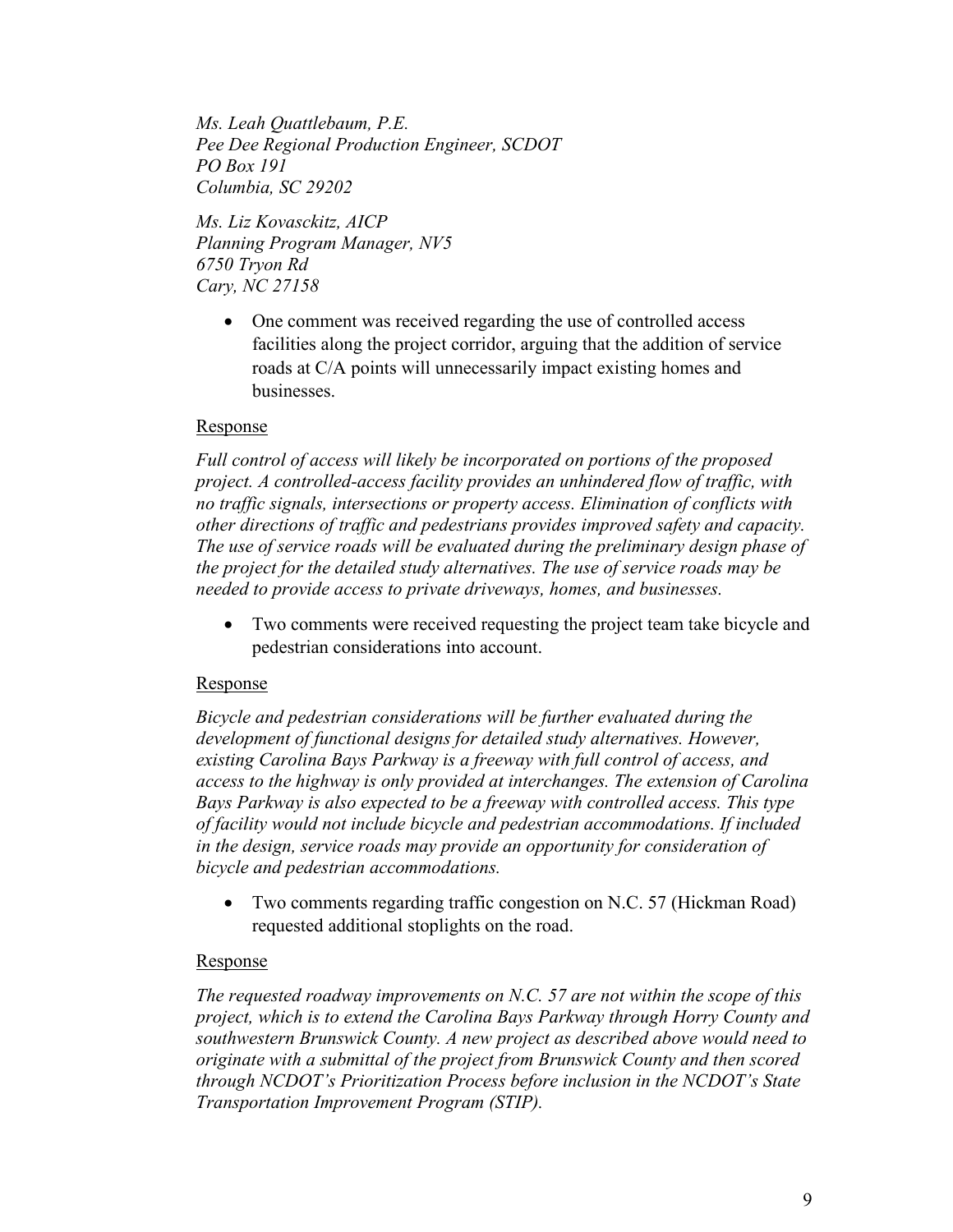• One comment was received from an individual who has lived in the project study area since 2012 but hasn't received notifications on the project's development to date.

#### Response

*Notifications about the Carolina Bays Parkway Extension project and its public meetings were sent via postcard, printed as legal advertisements in local newspapers, and posted online at the NCDOT and SCDOT websites. Postcards were mailed to each postal customer located in the study area using Every Door Direct Mail from the U.S. Postal Service. Postcards were also mailed to each non-resident owner of property in the study area. The commenter has been added to the project's mailing list to receive future correspondence specific to the Carolina Bays Parkway Extension project.*

• One comment was received regarding the corridor concept preference tool on PublicInput.com and how the project team verifies that each commenter only submits one vote.

*The corridor concept preference tool on the Carolina Bays Parkway Extension project's PublicInput.com page is monitored by the North Carolina Department of Transportation Public Involvement and PublicInput.com development team. The results displayed on the site reflect raw comment data prior to the team's review and vetting process. The public meeting survey responses are not to be used as a Popular Referendum to determine location and/or a majority vote of those responding. NCDOT considers safety, costs, traffic service, social and natural resource impacts, and public comments in making decisions. A public meeting summary will be developed to address all forms of public input and will include updated results of the corridor concept preferences tool. The summary will be posted to the PublicInput.com project site when it is available.*

### **Local Government Comments**

Town of Sunset Beach

• A resolution submitted by the Town of Sunset Beach voiced their opposition to all nine corridor concepts on the grounds that each would connect with U.S. 17 at N.C. 904 and run along it for 6.3 miles until it joins the Shallotte Bypass. The Town submitted an alternative corridor concept that would extend Concept 1 inland and parallel to U.S. 17 from Pea Landing Road NW to U.S. 17 north of Shallotte.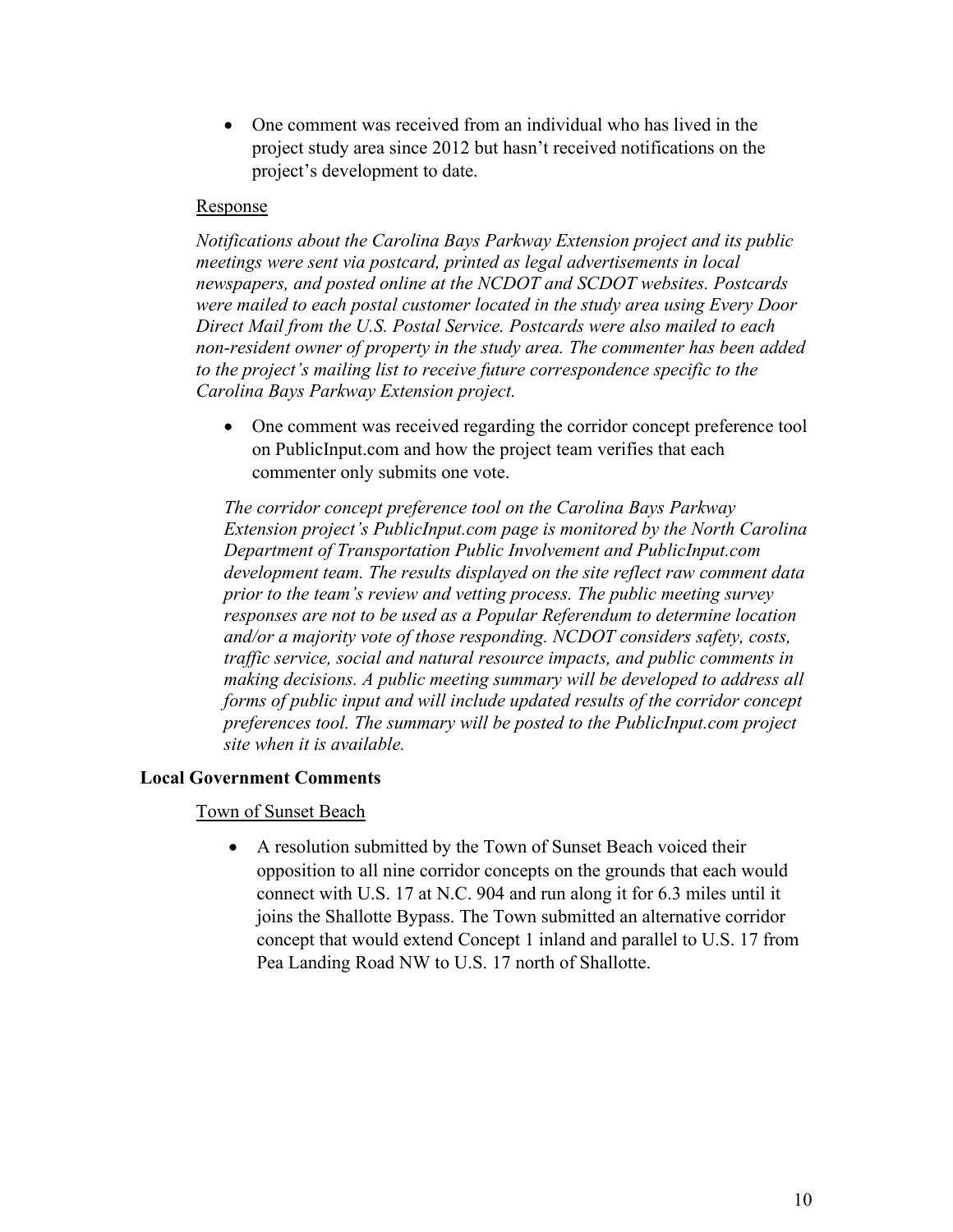

## Response

*The project team will continue to coordinate with the Town of Sunset Beach as a key stakeholder in the development of this project. The following response has been sent:*

*An option that considers the Town of Sunset Beach Resolution will be evaluated and reviewed by the project team to determine if it should be carried forward for detailed study. In spring 2020, the project team will identify alternatives to be studied in detail. These detailed study alternatives will be identified based on an evaluation of which of the preliminary corridor concepts best meet the purpose and need of the project, while minimizing impacts to the human and natural environments and considering safety, costs, and traffic services, social and natural resource impacts, and public comments.*

### Town of Carolina Shores

• A resolution submitted by the Town of Carolina Shores expressed concern and opposition to any of the corridor concepts that would impact an existing, established neighborhood. Therefore, the Town submitted their support for Corridor Concepts 1 (Red) or 4 (Gold).

#### Response:

*The project team will continue to coordinate with the Town of Carolina Shores as a key stakeholder in the development of this project. The following response has been sent:*

*In spring 2020, the project team will identify alternatives to be studied in detail. These detailed study alternatives will be identified based on an evaluation of which of the preliminary corridor concepts best meet the purpose and need of the*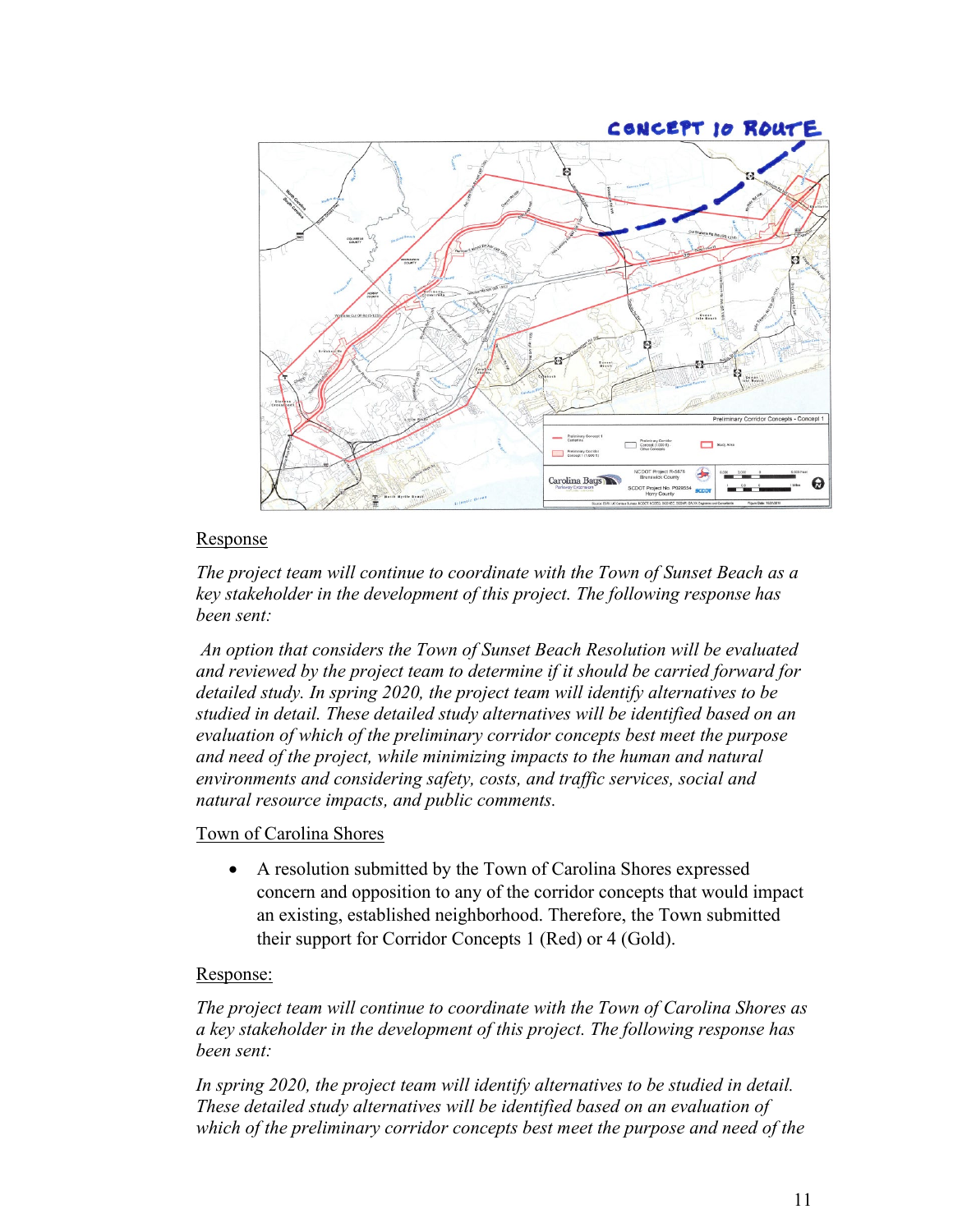*project, while minimizing impacts to the human and natural environments and considering safety, costs, and traffic services, social and natural resource impacts, and public comments.*

## Town of Shallotte

• The Town of Shallotte submitted a letter voicing their support of the project, specifically Corridor Concepts 1 (Red) and 2 (Light Green). They also noted a concern about the project's design at the south end of Main Street, where the Town feels an interchange is necessary for emergency service accessibility.

### Response

*The project team will continue to coordinate with the Town of Shallotte as a key stakeholder in the development of this project. The following response has been sent:*

*The project team will take into account the Town's concerns about the need for an*  interchange for emergency service accessibility at the south end of Main Street *during the development of the functional designs for detailed study alternatives.*

*In spring 2020, the project team will identify alternatives to be studied in detail. These detailed study alternatives will be identified based on an evaluation of which of the preliminary corridor concepts best meet the purpose and need of the project, while minimizing impacts to the human and natural environments and considering safety, costs, and traffic services, social and natural resource impacts, and public comments.*

## Town of Calabash

• A resolution submitted by the Town of Calabash expressed concern that the Parkway will impact a number of businesses and neighborhoods in the project study area regardless of which concept is selected. While the Town formally endorsed Corridor Concept 6 (Dark Blue), they also recommend the project team explore a tenth alternative similar to the proposal submitted by the Town of Sunset Beach to further minimize impacts to the area's residents.

## Response

*The project team will continue to coordinate with the Town of Calabash as a key stakeholder in the development of this project. The following response has been sent:*

*An alternative concept similar to the concept referred to in the Resolution from the Town of Sunset Beach will be further evaluated to determine if this concept should be carried forward as a detailed study alternative. In spring 2020, the project team will identify alternatives to be studied in detail. These detailed study alternatives will be identified based on an evaluation of which of the preliminary*